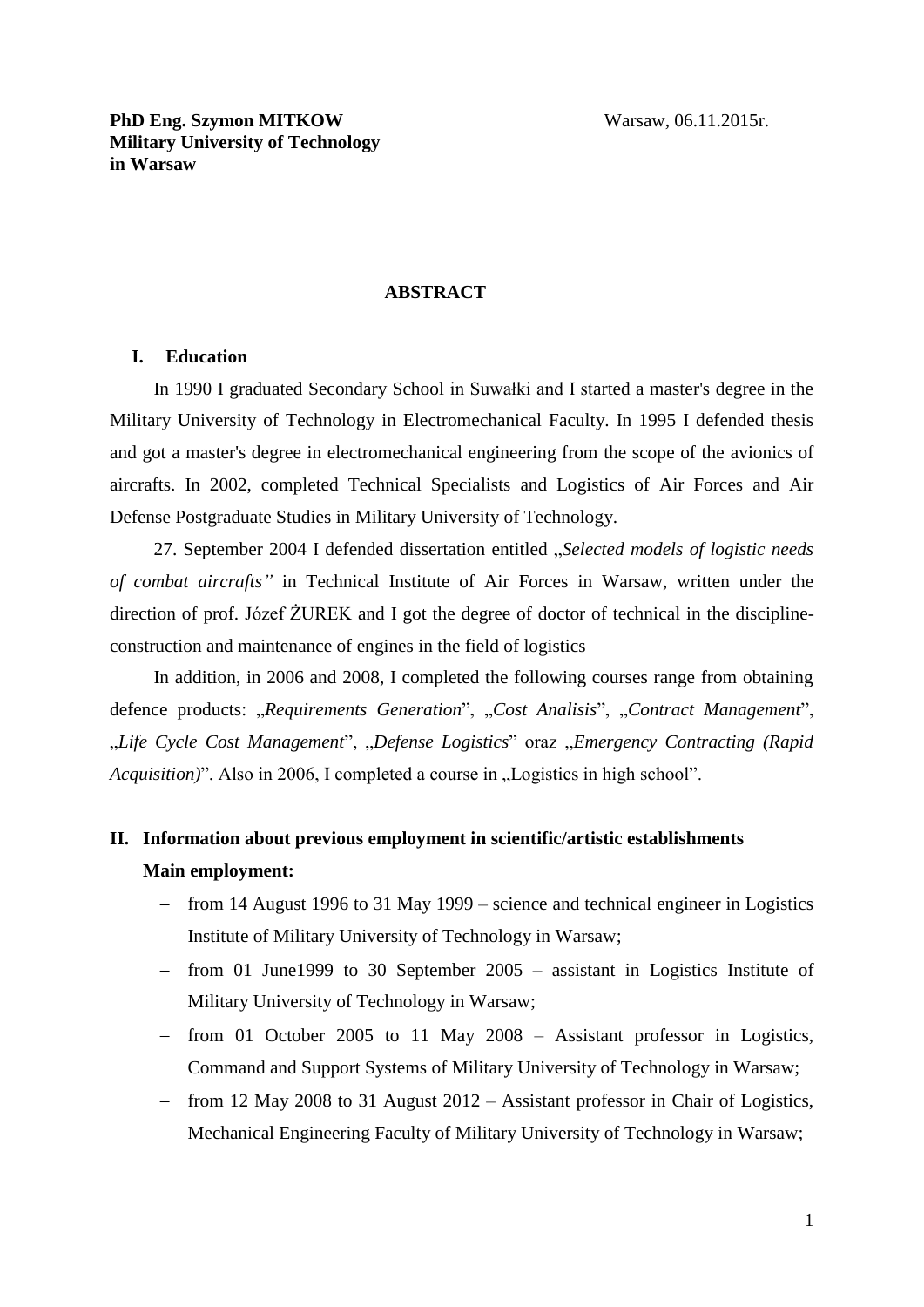- from 01 September 2012 until now - Assistant professor, Chief of Military Logistics Department in Logistics Institute, Logistics Faculty of Military University of Technology in Warsaw.

**Additional employment** (contract work):

- from 01 October 2006 until now Assistant professor in Higher School of Logistics and Customs in Warsaw (now the Technical and Commerce University);
- from 01 October 2012 until now Assistant professor in Cybernetic and Economic European University in Warsaw;
- from 01 october 2013 until now Assistant professor in The Social Academy of Sciences in Warsaw.

My present professional and scientific career comprises four main stages. The first one is my military service in air squadron, which gave me the opportunity for an active involvement in air operation tasks and an insight into the structure and functioning logistics system combat aircrafts, with its strengths and weaknesses.

The second stage is my teaching activity, which demanded a wider and more scientific approach to problems, how fulfil logistics needs of combat aircrafts. The result of which were both my scientific achievements and the research conducted for my PhD thesis.

The third stage started from the time the designation of me on the Polish representative in the SAS Panel (SAS – *System Analysis and Studies Panel*) which is a part of *Research and Technology Organization* (RTO) NATO. Being a member of the Panel allowed me to look at the wider issue of military security, which is one of its most important areas of research. Thanks to this activity I participate in a number of symposia, meetings of experts or workshops dedicated to the issues of military security.

The fourth stage is starting teaching in courses and postgraduate studies at the Logistics Institute of MUT from acquisition of military equipment area. This was the basis for a deeper interest in the area and its impact on the military security level of the Polish in the 21st century. To emphasize how important scientific and for me this is an area, in the years 2014- 2015 I had two internships of Polish and foreign research University - in the Polish Naval Academy in Gdynia on Command and Naval Operations Faculty and at the University of Defence, Brno (Czech Republic).

The issue of military security, including in particular the role it plays in modern military equipment and logistics was always close, as evidenced by the numerous studies, textbooks,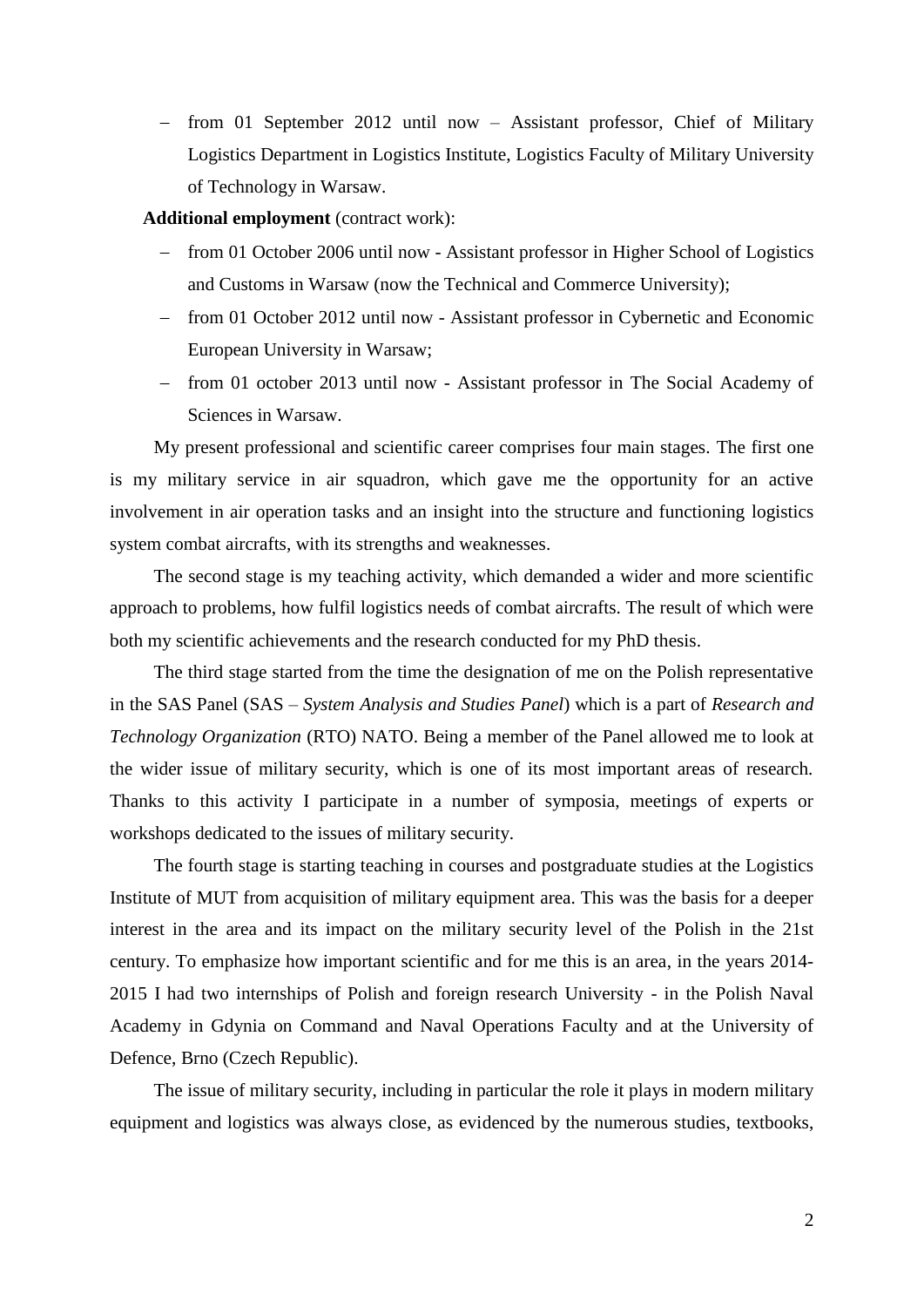handbooks, monographs, monograph chapters, conference presentations and papers. Apart from my teaching and organizational activities the research which

I conducted has also been used for the following post-doctoral dissertation.

### **III. Research interests**

My post- doctoral work, on which I worked, is a result of my personal interests, as well as years of consultation with a number of Universities, national government institutions, as well as experience and knowledge learned from work in SAS Panek and the publications, which I was the author or co-author. Military security considerations and especially role of acquisition of weapon equipment are especially close to me.

The evolution of my interests these issues addressed in the course of my work, as an employee of scientific and teaching at the Institute of Logistics MUT and a representative of the Polish in the SAS Panel. Participate in the work and scientific symposia such as: *Develop models for intervention support systems*, *Assessment method of weapon system in terms of use of the acquisition system of acquiring military technology, Decision support methodologies for acquisition of military equipment (SAS-080)*, *Analytical support to defence transformation* (SAS-081), *Planning, decision support, system analysis and knowledge development. A technology roadmap*, *Long range forecasting of the security environment* (SAS-088), as well as directing the thesis: *develop models for the calculation of life-cycle costs of selected military systems*, allowed me to understand the importance of the acquisition system of military equipment in the creation of Polish military security level and see what are the conditions and restrictions on its functioning. For the most important scientific articles, which were the result of my research I include:

- 1. *The system of acquisition weapons and military equipment*, MUT, Systemy Logistyczne Wojsk No 33/2007, ISSN 1508-5430**,** pp.251-260.
- 2. *Introduction to the analysis of life-cycle costs of weapon systems*, Sz. Mitkow, J. Goss, [in:] R. Budzik (edit.), *Production and management in metallurgy*, Politechnika Częstochowska, Częstochowa 2008, ISBN 978-83-7193-378-3, pp.312-317 (own contribution 50%).
- 3. *Acquisition process of weapon system – challenges and changes*, MUT, Systemy Logistyczne Wojsk No 34/2008, ISSN 1508-5430, pp.59-66.
- 4. *Procedures for activities related to the choice of weapon system – a discussion article*, Logistyka No 2/2009, CD disc, ISSN 1231-5478.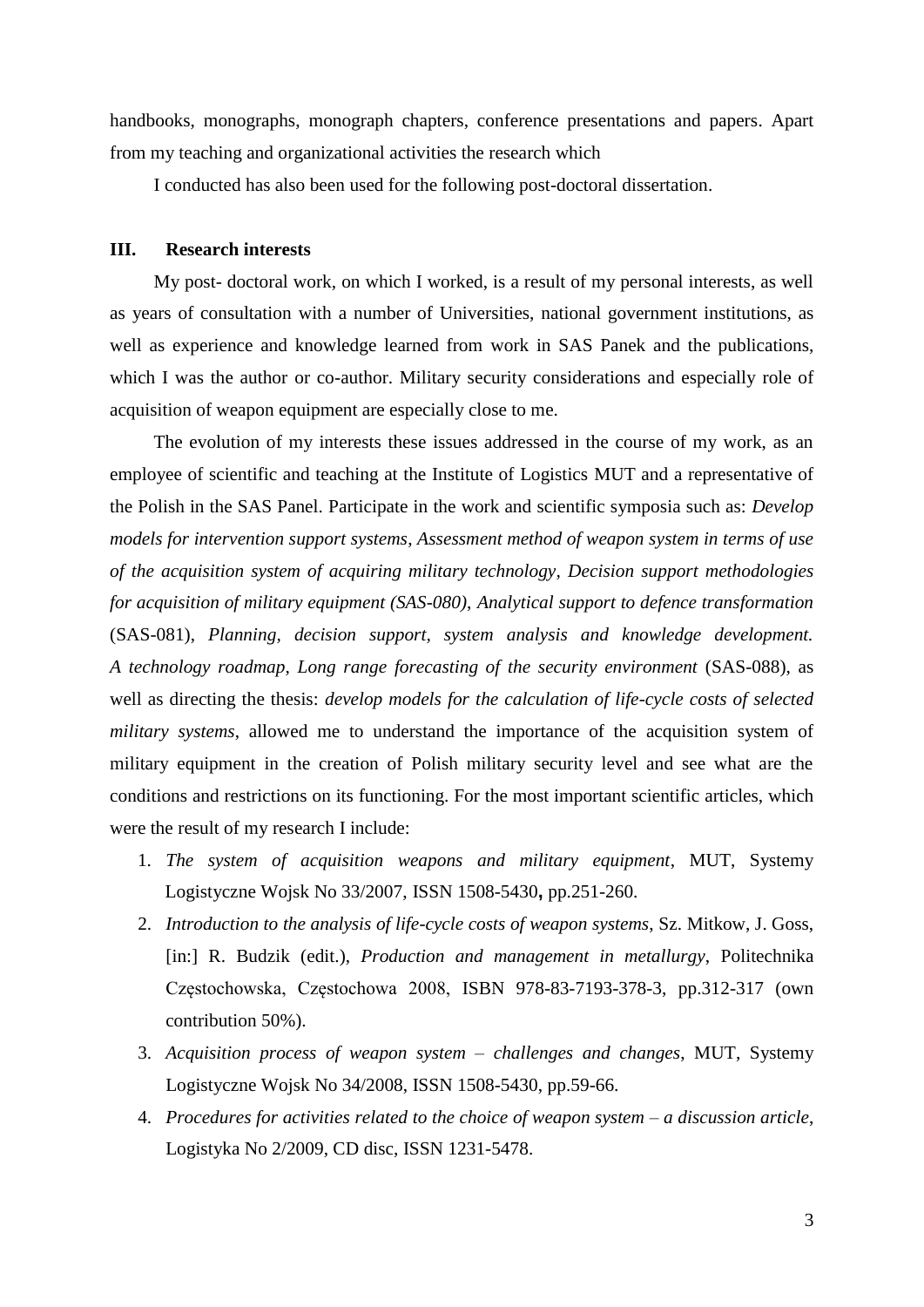- 5. *Logistics in the life cycle of the weapon systems*, Logistyka No 2/2009, CD disc, ISSN 1231-5478.
- 6. *Logistics in acquisition process of weapon systems*, Logistics Review No 1/2009, ISSN 1898-8202, pp. 4-7.
- 7. *Logistical problems in the process of technical modernization of the armed forces*, Logistics Review No 2/2009, ISSN 1898-8202, pp.14-19.
- 8. *The model selection of the fulfilment of the operational capability of weapon system in acquisition process*, MUT, Systemy Logistyczne Wojsk No 35/2009, ISSN 1508- 5430, pp.5-16.
- 9. *Selected decision support methodologies for contract management in the area of national security*, W. Miszalski, Sz. Mitkow, MUT, Modern Management Systems No 4/2009, ISSN 1896-9380, pp.71-84 (own contribution 50%).
- 10. *Market analysis of the suppliers of weapon system*, MUT, Systemy Logistyczne Wojsk No 36/2010, ISSN 1508-5430, pp.79-88.
- 11. *On certain methodologies of technology assessment for national security*, W. Miszalski, Sz. Mitkow, WAT, National Security Studies No 1/2011, ISSN 2082- 2677, pp.27-50 (own contribution 50%).
- 12. *An evolution of security environment for armament development planning*, W. Miszalski, Sz. Mitkow, WAT, National Security Studies No 2/2011, ISSN 2082- 2677, pp.263-286 (own contribution 50%).
- 13. *Modern weapons systems and their life cycle*, MUT**,** Systemy Logistyczne Wojsk nr 37/2011, ISSN 1508-5430, pp.117-138.
- 14. *Integrated logistics support in acquisition process of weapon systems*, MUT, Systemy Logistyczne Wojsk No 37/2011, ISSN 1508-5430, pp.139-146.
- 15. *The use of scenario methods in the analysis of environment security system*, MUT, Systemy Logistyczne Wojsk No 38/2012, ISSN 1508-5430, pp.195-210.
- 16. *Multicriteria selection process of weapon systems vendor*, Gospodarka Materiałowa i Logistyka No 5/2013, CD disc, ISSN 1231-2037, pp.384-399.
- 17. *The role of logistics in the life cycle of the weapon systems, Journal of Science of the gen. Tadeusz Kosciuszko No 3/2013, Military Academy of Land Forces,* ISSN 1731- 8157, *pp.122-133.*
- 18. *Quality and security in the life cycle of military equipment* [in:] A. Świderski (red.), *Problems of standardization, quality and codification in the aspect of integration with*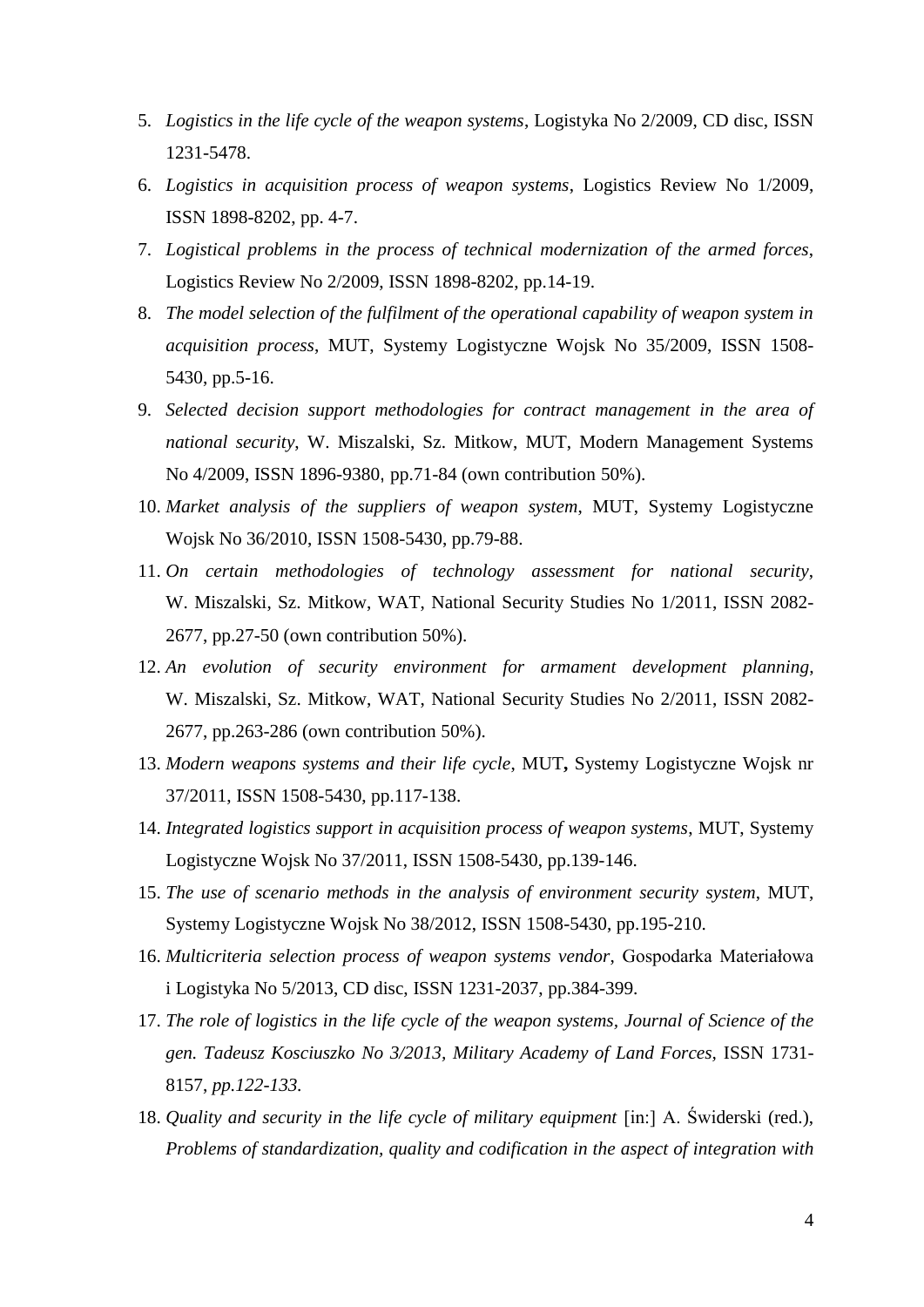*NATO and the European Union, quality-problems and solutions*, Part V, MUT, Warsaw 2014, ISBN 978-83-7938-034-3, pp. 277-289.

- 19. *Innovation in obtaining military equipment and functioning of the security system*, Logistyka No 6/2014, CD disc, ISSN 1231-5478, pp. 909-920.
- 20. *Methods for the evaluation of the national security system*, M. Brzeziński, Sz. Mitkow, Logistyka No 6/2014, CD disc, ISSN 1231-5478, pp.484-491 (own contribution 50%).
- 21. *National security and the acquisition process of military equipment*, MUT, Systemy Logistyczne Wojsk No 41/2014, ISSN 1508-5430, pp. 221-232.
- 22. *Scientific research and the national security*, AMW, Rocznik Bezpieczeństwa Morskiego, Year VIII – 2014, ISSN 1898-3189, pp.213-226.
- 23. *The practical use of methods of assessing the national security system*, E. Dębicka, Sz. Mitkow, AMW, Rocznik Bezpieczeństwa Morskiego, Year IX – 2015, ISSN 1898-3189, pp.127-144 (own contribution 50%).
- 24. *The concept of the military logistics system modeling of military security system*, E. Dębicka, Sz. Mitkow, Gospodarka Materiałowa i Logistyka No 5/2015, CD disc, ISSN 1231-2037, pp.80-100 (own contribution 50%).
- 25. *The use of fuzzy AHP method to evaluation of military equipment in the national security system*, Sz. Mitkow, E. Dębicka, Gospodarka Materiałowa i Logistyka No 5/2015, CD disc, ISSN 1231-2037, pp.538-552 (own contribution 50%).

Included in the listed publications, assessment and analysis led me to continue to research and seek answers to the question, what is the impact on the level of Polish military security has the acquisition system of military equipment? The second important issue, that is the logical consequence of the responses to the first question was the wording of the questions, what should be the changes made in acquisition system of military equipment, in order to increase Polish military security level in the 21st century?

As a result of the above considerations, the hearing was post-doctoral dissertation, whose title is: **Impact of acquisition system of military equipment on the evolution of Polish military security in the 21st century**, and reflects the mainstream of my interests, as well as marks a period of research conducted over the past eight years.

The basic changes in the security environment and in the area of research and technology heavily influenced the approach to organization of the national defence, and thus to acquisition of military equipment.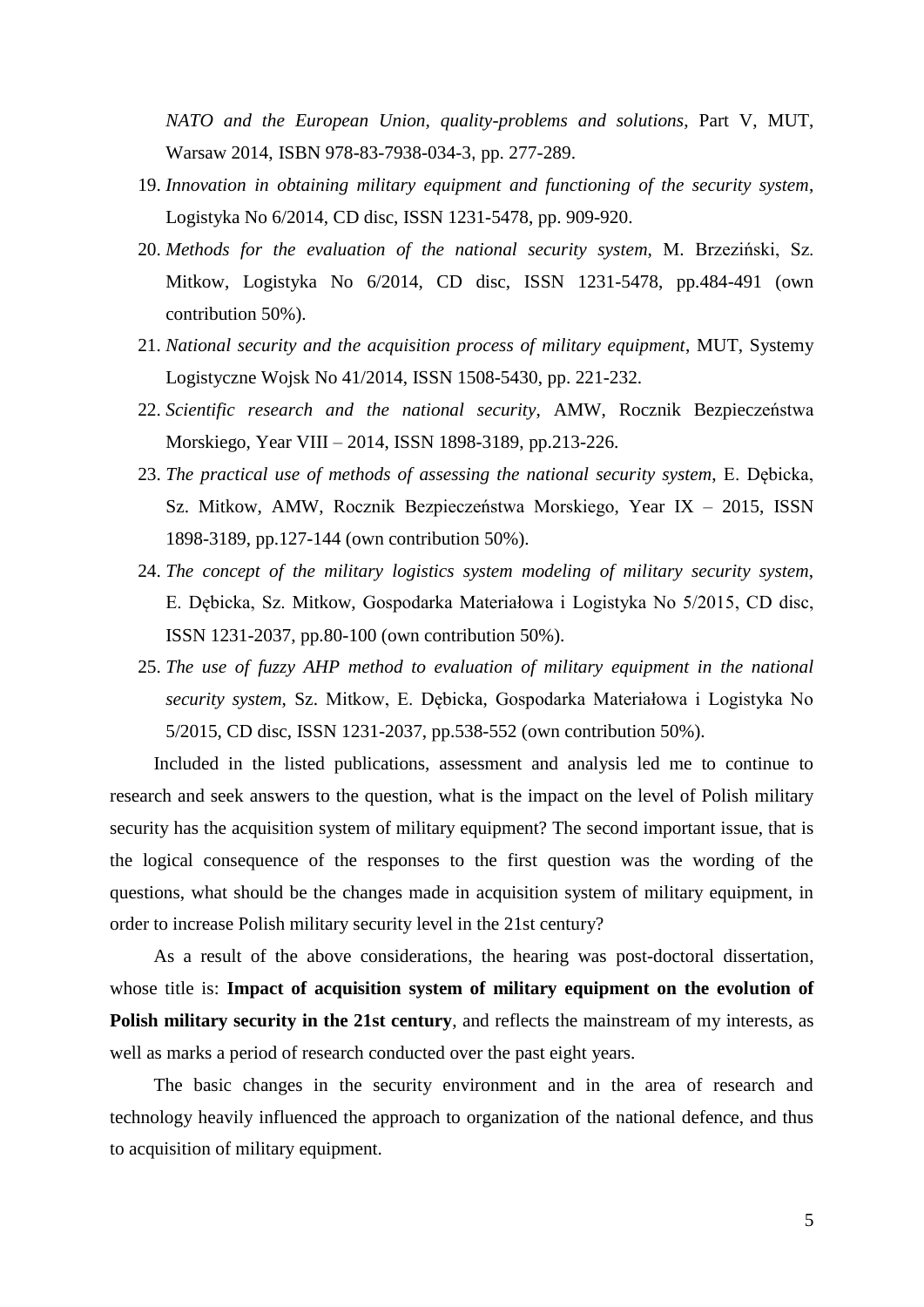An important direction of the changes in the national security system is to strengthen the capacity of national defence. This is one of the priority objectives to strengthen the efficiency, effectiveness and coherence of the national security system, possible to achieve through the constant modernization and professionalization of the Armed Forces. This implies the need for continuous upgrading. The right direction is also observed, the consolidation of potential of defence industry and its getting better cooperation with scientific and research potential.

Level of national military ambition requires the maintenance of potential of Polish Armed Forces at a level of quality and quantity necessary for deterrence and ensuring defence credibility. To this level it was possible to achieve one of the main tasks is to equip the armed forces of a modern military equipment along with the prepared support, including logistic support.

To meet today's challenges and threats require that armed forces have the ability to create modular structures, which will have capacity for action in the different environment. The architecture modules should guarantee flexibility and the ability to quickly create groupings of varying nature. On the one hand, they should be able to quickly adapt depending on the evolving needs of the battlefield, with the second to safe and multi-dimensional integration in a larger organizational structure. To make this possible, modular structures should be equipped with modern technology, effective combat and resistant to the threat of cyberspace, automatic and robot-military equipment.

Significant difficulties in achieving Poland's defence capabilities required are stuck in the high cost of modern military equipment and the limited budget of the national armaments industry. These factors result in the need to find alternative ways of developing and acquiring the capability deficit, one of them is the Polish participation in international programs under the aegis of NATO and of the European Defence Agency, such as the *Smart Defense* and *Pooling and Sharing*.

Another essential element of an effective modernization of armed forces is an effective and sustainable system of acquisition, maintenance and remove of military equipment of Polish Armed Forces, to ensure the implementation of the military equipment meeting the operational requirements for the rational management of financial resources.

The introduction of new forms of struggle and modern technique requires the use of other forms of approach to the problem of planning the development of military equipment.

To achieve an appropriate level of interoperability by Polish Armed Forces within the framework of NATO and the EU is a main way to get for Poland allied reliability within the framework of the common security system. The area of national and Allied operational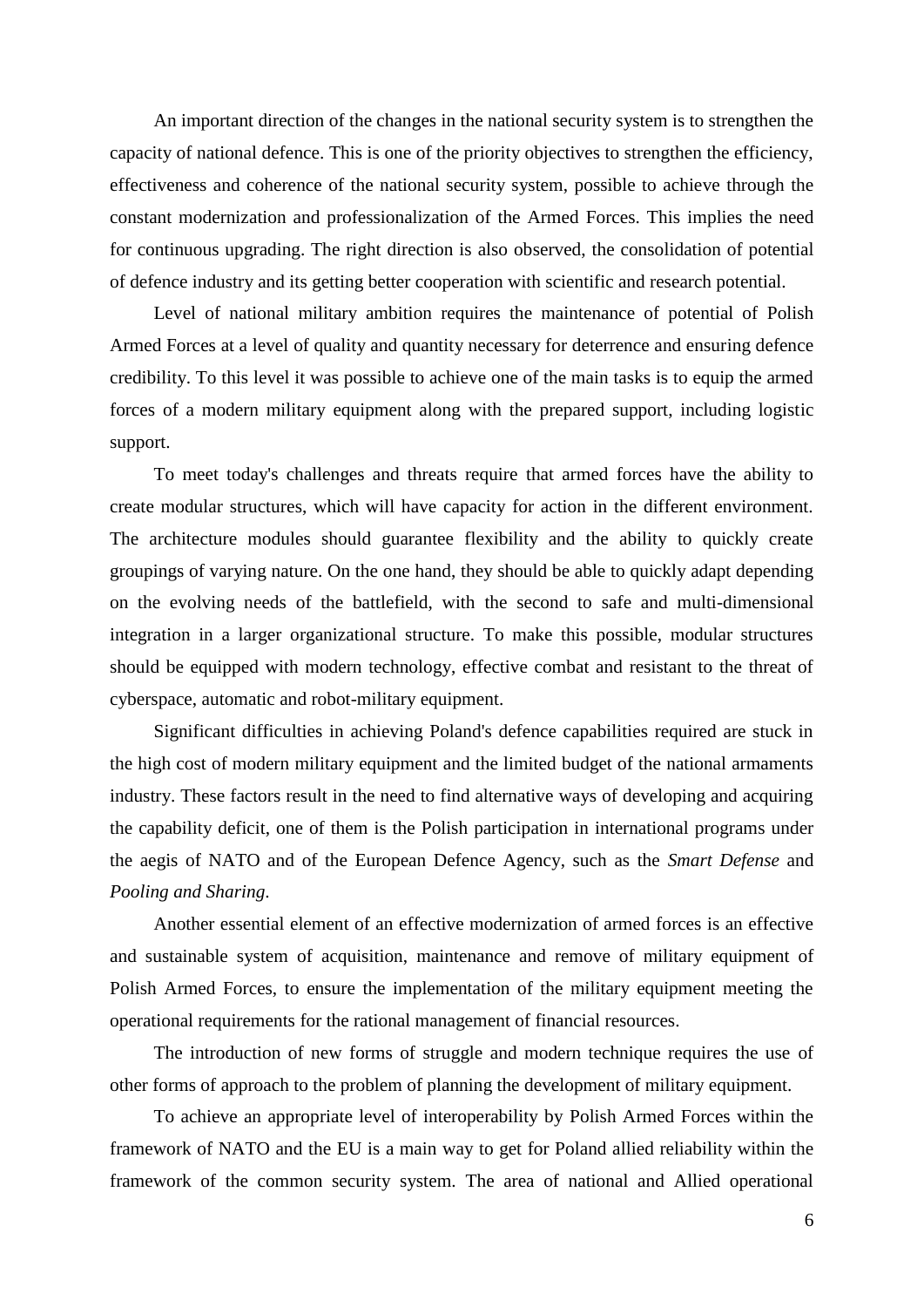standardization in support of the training process is one of the essential elements to ensure the achievement and maintenance of by the armed forces assumed level of interoperability and capabilities necessary for joint action in the framework of national operations, multinational and allied.

The Cold War bipolar world represented relatively stable and predictable security environment,. General objectives of armament development planning were clear enough for planners to organize the planning procedures around the main task which consisted in satisfying the needs of future war between two systems. The scenario-based forecasting of security environment limited itself to analyzing possible variants and models of conflict in bipolar world.

The unexpected end of the Cold War has had unexpected effects. The forecasters failed to predict the Cold War's end, the Soviet Union collapse, the Gulf War. Past scenarios have become no useful Bipolar system has turned into a multi- polar system.

In the post - Cold War world not only the "scenarios" seem more complex but the relations between the long-term vision of armament and the objectives of armament development planning are not as clear and "direct" as before. The information on future security environment remains still important for the planners but now they seem more demanding in regards to the question of credibility, accuracy and detail of the results of the forecasting.

They seem also paying much more attention to risk analysis (e.g. to the risk that comes from external armament dependencies, proliferation, from armament market instability and from forecasts inaccuracy), to risk management and related input information as well as to economic limitations and challenges. The end of Cold War also meant the end of a predictable and stable global arms market. In its place emerged a complicated situation, characterized by diffusion of weapons and technology, migration of skilled personnel, appearance of new suppliers and new supply channels, reduced national control over defense industry, advancedtechnology weapons in developing countries and in the hands of illegal, transnational organizations. From armament development planning point of view - two decades after the end of Cold War global security environment seems not more predictable than before.

Since antiquity armament has been inherent component of security environment in every historical era. Armament reflected the nature of threats and countermeasures - from Ancient and Classical Periods through Middle Ages and Renaissance to Early Modern and Modern Times. Armament has been often used as the identification mark of given historical era. Development of technology makes the feedback between armament and security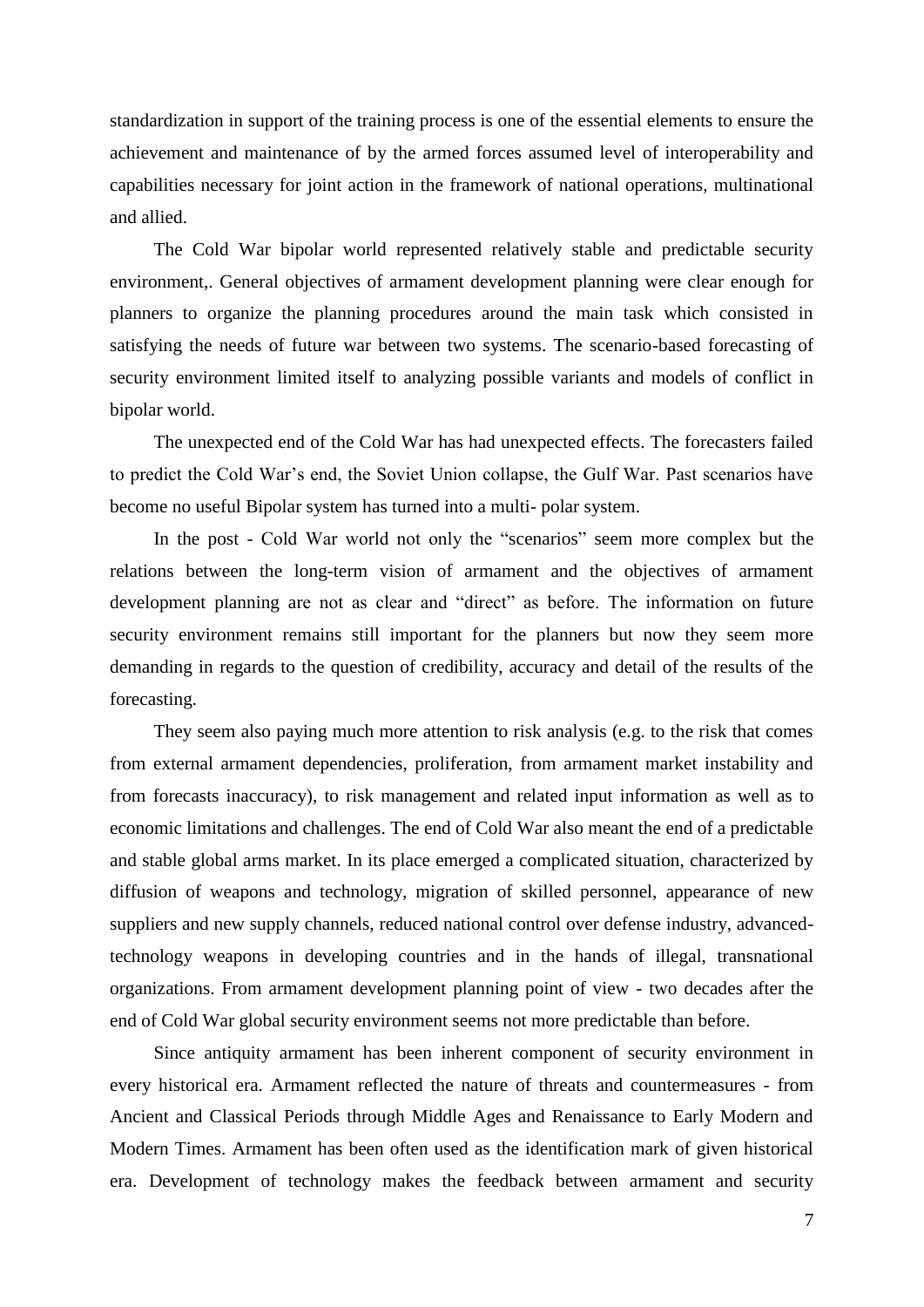environment and armament stronger. Therefore, it is important to take the right decision in acquisition process of military equipment so as to attain an acceptable level of national security and maintain it. Where possible, the decision-making process should be assisted available methods and scientific tools. Post-doctoral dissertation is next step in this way.

Acquisition process of military equipment has four main stages: identification, analysis and conceptual, implementation and maintenance. The first stage, from defining requirements, provides the basis for further work related to the acquisition of military equipment, as it generates operating requirements defined by the sponsor or organizer of functional system. The requirements relate directly to operational capabilities, to meet the analyzed system. The operational capabilities of the defined user needs and objectives with regard to military equipment and its operation in the expected battlefield environment. The second stage includes the possibility of achieving the defined operational requirements and is supposed to give a response as these capabilities. This way may indicate the answer to the following question: whether to buy new military equipment, upgrade of previously used, is to develop and produce new type? This decision will depend on further investigation and implementation of certain procedures in acquisition process.

The requirements imposed by the process of technical modernization of armed forces have led to interest in the field of acquisition of military equipment. Many countries, including Poland, trying to meet these requirements through changes in organizational and operational structures. These changes are not always the end result should be to meet the needs related to the modernization of armed forces. The formulation of appropriate requirements for military equipment, and consequently their satisfaction requires multiple analyses, which should be:

- current assessment of functioning of armed forces and their military equipment,
- list of needs in terms of organizational and technical solutions,
- assessment of ability to meet operational needs and use of military equipment,
- decisions on the planned activities and their size.

Please note, that the analysis presented reflect the real financial and economic opportunities. The process of modernization is not a short time, its decisions have multi-year effects. Operational analyses, economical, logistical or technical details should provide valuable data necessary for the decision in acquisition process of military equipment. In addition, acquisition process of military equipment was and still is regarded as the domain of the military-industrial complex "isolated" from civilian backgrounds: economic, industrial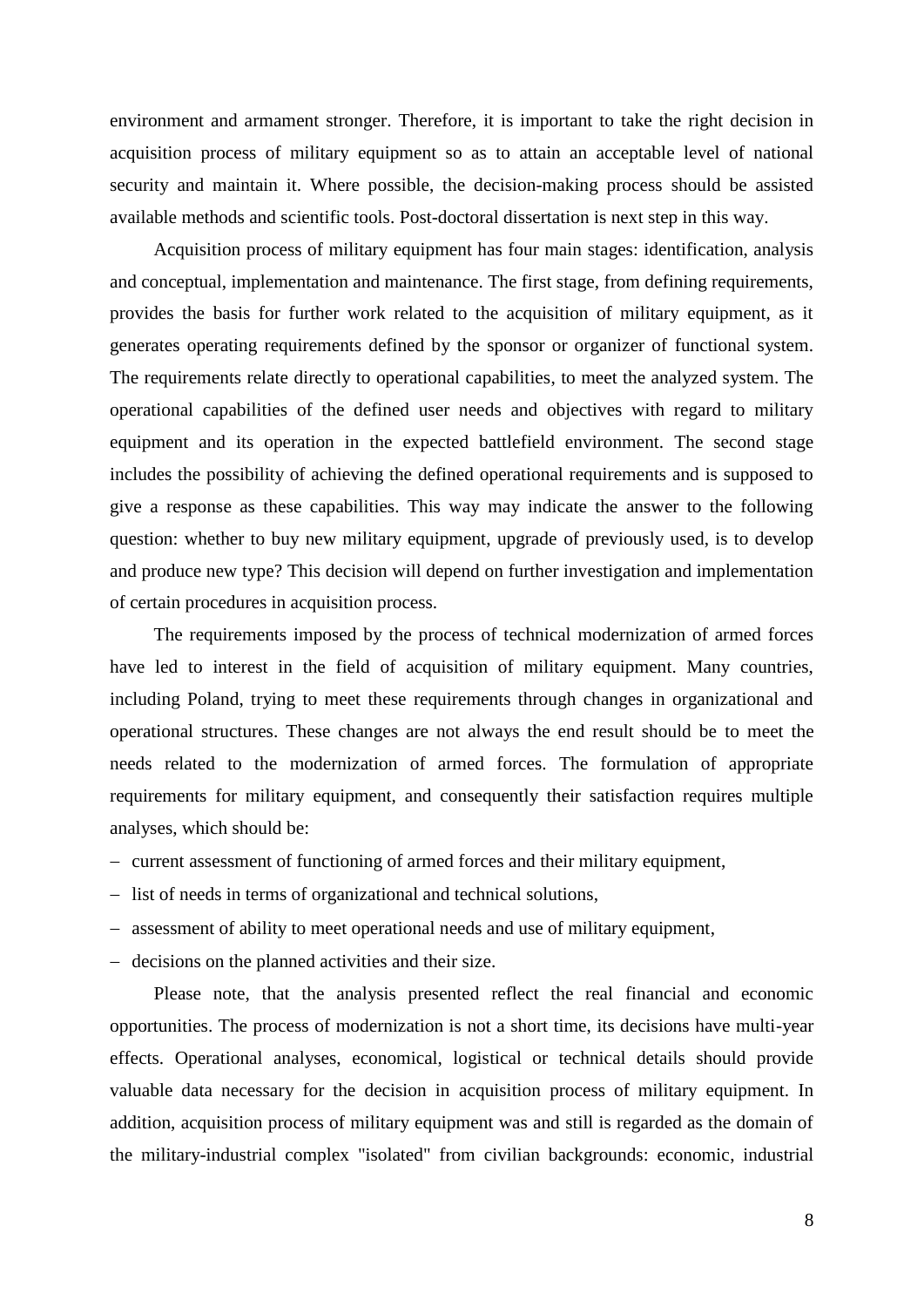and political. Therefore, this work can be an opportunity to another system, look at the process of acquiring military equipment. On the basis of the carried out the identification and analysis of selected stages acquisition of military equipment in Polish Armed Forces will be presented the analytical methods and tools that can assist in the decision making in this area.

An important element on this stage is analysis of parameters characterizing the armament and military equipment. Following characteristics should be the subject of the analysis:

- tactical and technical parameters (e.g. range, mass, speed, etc.);
- logistic parameters (e.g. levels of services, time between services, volumes of supplies connected with the wearing of system components, the number of necessary logistic staff etc.);
- $\overline{e}$  economic and political parameters (e.g. influence on the economy of the country, influence on international conditions, possible industrial cooperation, etc.);
- $-$  training (e.g. training periods, accessibility of training bases, certification of specialists, etc.).

In analysis of every of the presented group of characteristics different research methods could be used both qualitative and quantitative. For example to assessment the tactical technical characteristics we can use the taxonomic method. This method makes possible comparisons of basic characteristics of analyzed armament and military equipment (or group) with expected characteristics (or standards) and on this basis the best armament and military equipment could be defined. The method of experts could be the supplement of the described above method which could confirm the choice of the best solution (but only in the area of tactical - technical characteristics). Further analysis and comparison of technical characteristics for military equipment group can be realized using other methods, such as multicriterial analysis: AHP, Bellingera, PROMETHEE, etc. Using the methods listed, we have the ability to create hierarchy groups of parameters. This allows the rational selection of not only military equipment, but also its suppliers, which will offer the best conditions for the signing of the contract. This is also important in case when the most important parameters are economic and political. Then the decision on the signing and the purchase of military equipment is generally taken by the highest national authorities (the Government, the Parliament). At post-doctoral dissertation is the practical use of Bellingera methods for qualitative assessment of military equipment.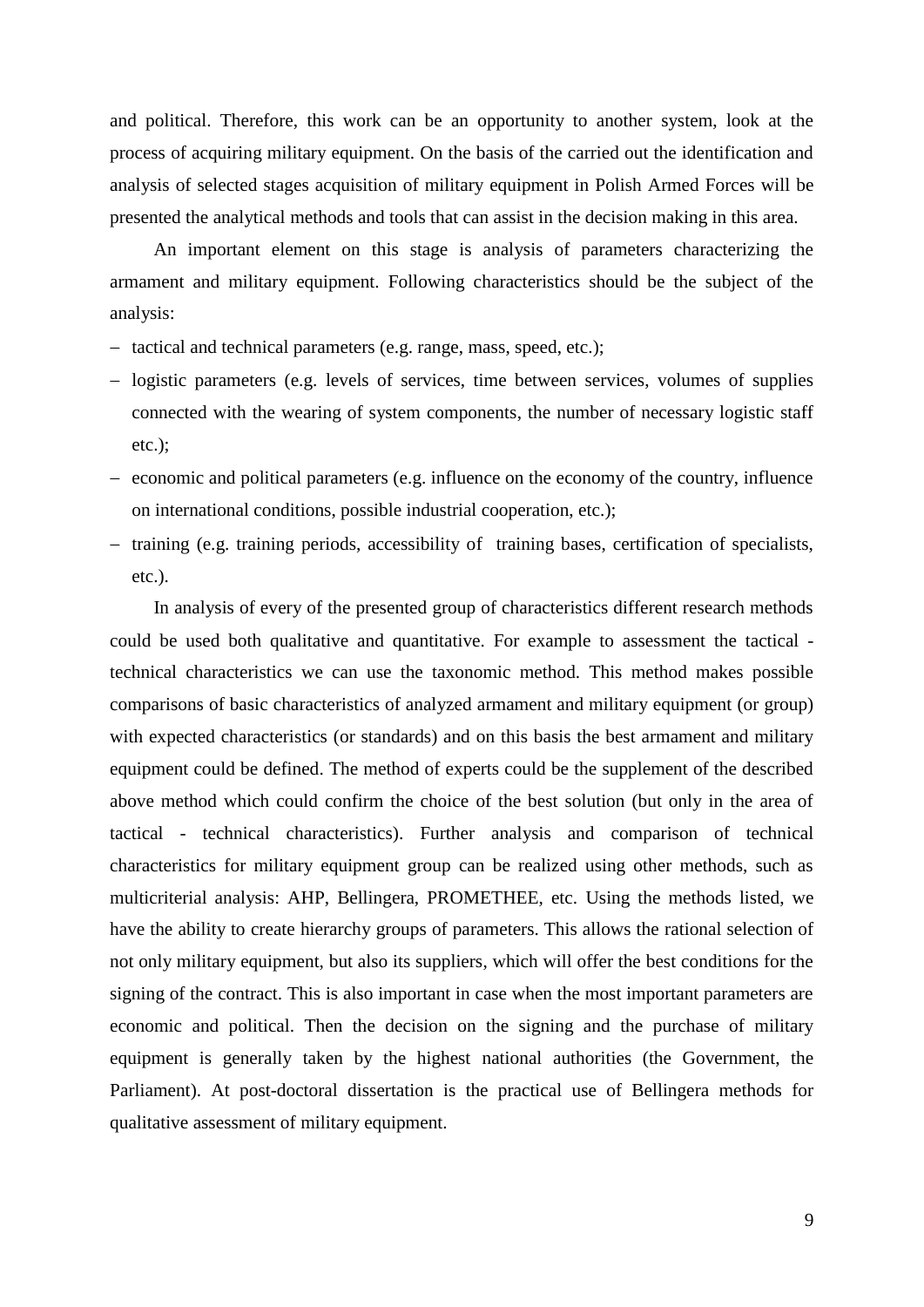Also in financial and political group has importance of the estimation problem of costs incurred for the acquisition of military equipment, especially when replacing the whole of his generation. Examples of Armed Vehicle Rosomak and combat aircraft F-16 to indicate that it is appropriate to take this theme and the development of such models, which fully reflect the costs of the maintenance of the military equipment of the latest generation. Having such models make it easier to compare solutions and decision-taking, in which direction should we go: the modernization, acquisition or the development and implementation of their own projects.

As a result of dynamics of transformation of Polish defense system and armed forces the need for continuous monitoring and analysis of existing and future threats has appeared. This influences the character of tasks for armed forces. The result of changing tasks of armed forces are changes of capability requirements the fulfillment of which is often identified directly with determined armament and military equipment. Therefore selection of armament and military equipment which should fulfill the given requirements appears frequent problem for decision- makers. Selecting armament and military equipment the decision-maker should take into account among others:

- functions it has to carry out;
- structures in which it has to operate;
- features (parameters) it has to have;
- necessary quantities of particular types of armament and military equipment.

The decision about the choice of military equipment and its suppliers also has a big impact on the functioning of military logistics system. Keep in mind that military equipment is for the most part the objects and technical equipment with specific needs that are necessary for the implementation of the tasks assigned to them. These are often very specific needs without the satisfaction of which equipment can be no useful. The need for military equipment can be divided into operational and logistics. Operational needs are related to the possible variants use of military equipment, and the logistical needs to the provision of opportunities to complete a task by military equipment, as well as the maintenance of it in readiness.

Presented elements affect the decision on acquisition system of military equipment. Knowledge about them and their impact on decisions is a big accomplishment. All this also to influence the level of national security.

Despite the diversity of approaches and positions, research tools and techniques, diversity and specificities of individual users, however, scientific studies, which indicate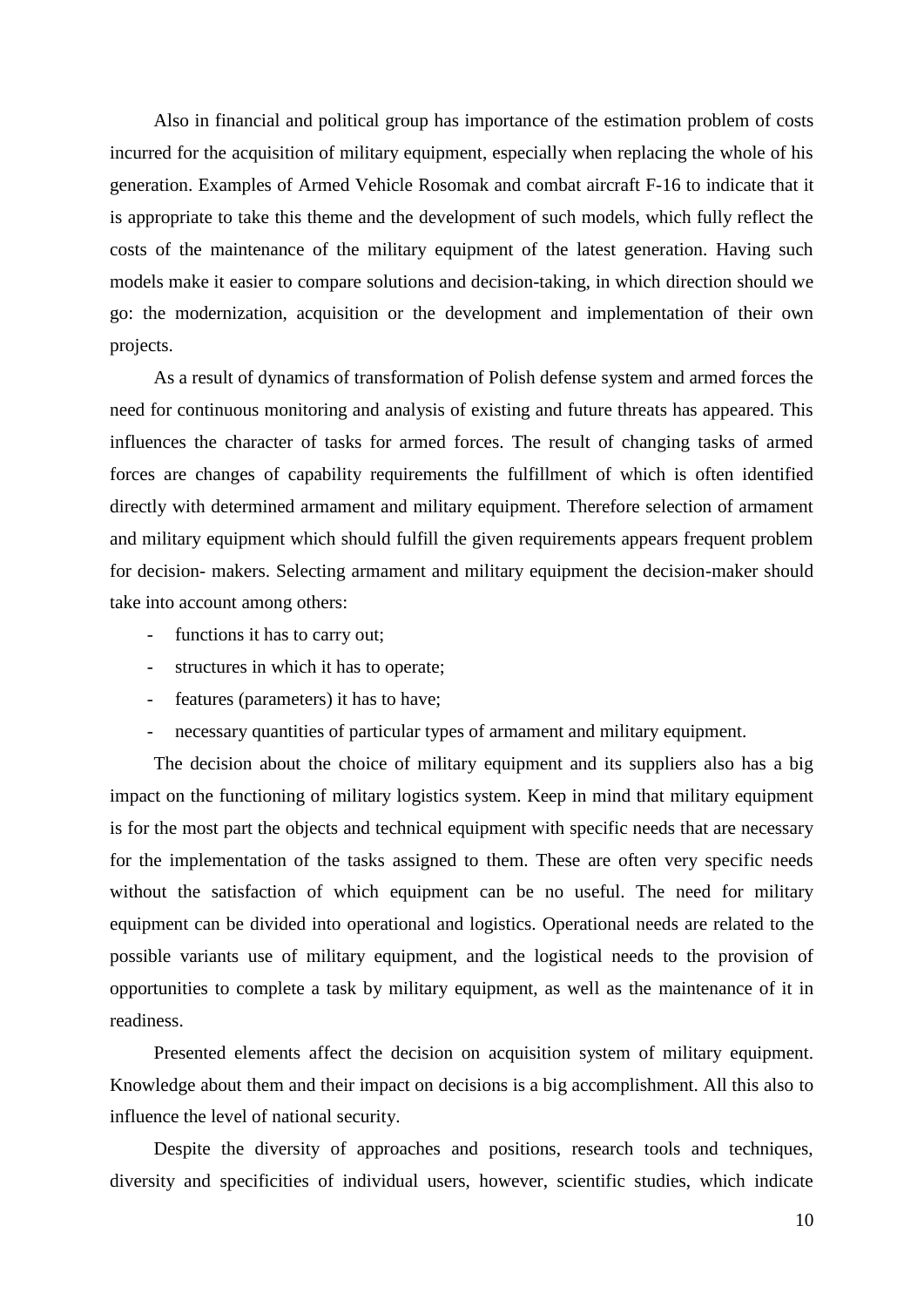clearly the extent to which decisions taken at various stages of sourcing military equipment have an impact on the functioning of the national security level.

The above introduction shows multilevel of the problem and suggests the complexity of the research issues. The awareness of results that **the main subject** has become acquisition system of military equipment in national security system and decision making in this area. The initial analysis of the issues of national security and acquisition of military equipment enabled the author to formulate the following **research problem,** which was presented in the form of a question:

## *How and why decisions making on acquisition system of military equipment have an impact on the evolution of military security level?*

Natural consequence of the wording of the research problem, was working on **specific research problems** included in questions:

- 1. How to define terms of: security, national security, military security?
- 2. What tasks are carried out in the area of national military security and how you can evaluate its?
- 3. What are the main characteristics modernization plans of Polish Armed Forces?
- 4. What is the role of scientific research, defence industry and logistics in the process of the modernization of military equipment?
- 5. What factors affect the security environment forecasting the development of military equipment?
- 6. What is the role of contemporary meets military equipment in the area of national military security?
- 7. How is the acquisition of military equipment for the national military security system?
- 8. How should look like identification and decision making model of acquisition system of military equipment for the military security system?

Thematic scope of the above questions became the basis for the determination of the subject: *Impact of acquisition system of military equipment on the evolution of Polish military security in the 21st century.*

The wording of the specific problems made it possible to generate **a goal**, which was *the development model of decision making and identification acquisition system of military equipment which will have an impact on the evolution of the level of military security.*

As a logical consequence of the adopted goal was the wording of the following specific goals, including:

1. Definition of security and military security.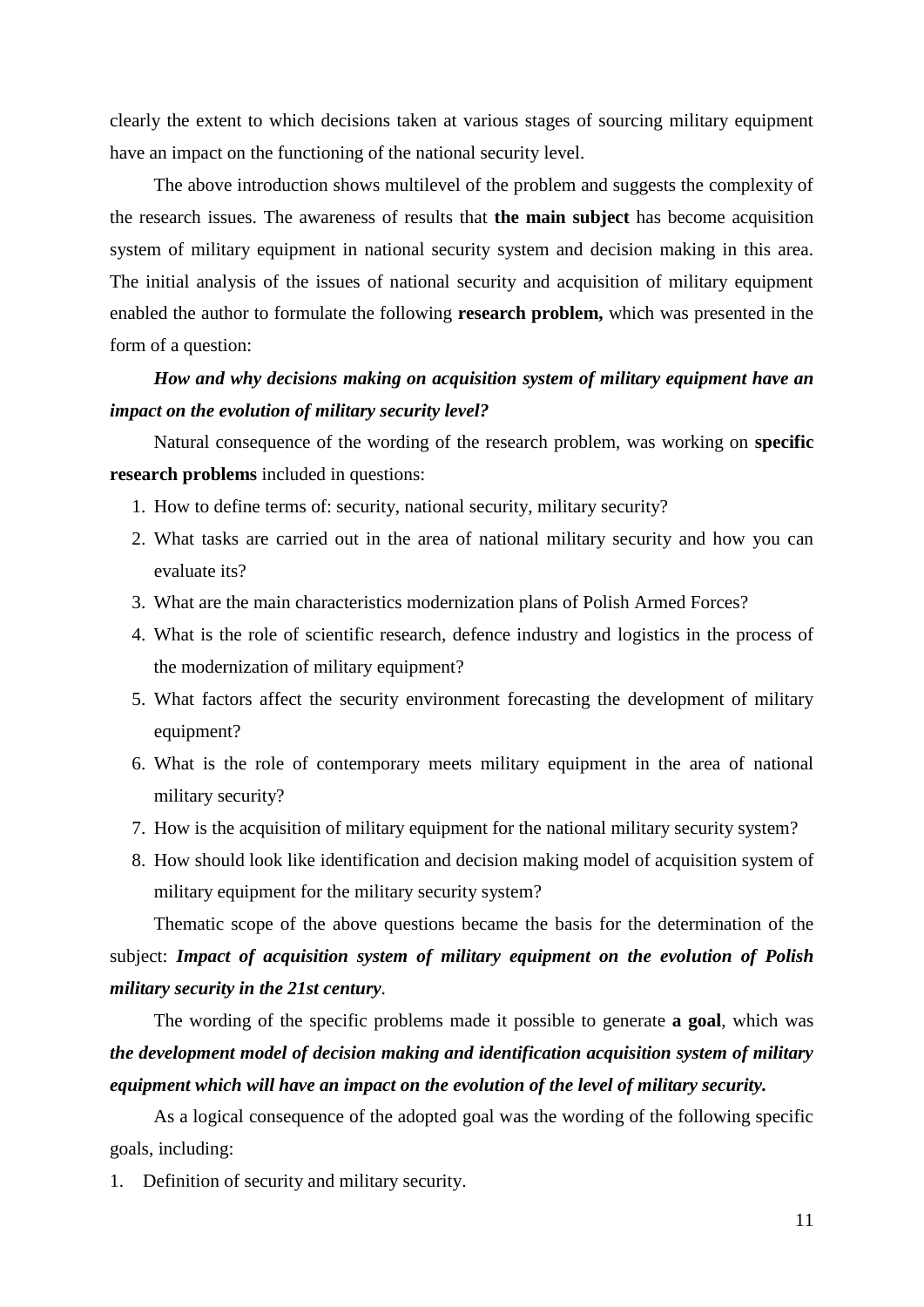- 2. Identification and characterization of a national security system.
- 3. Define analysis capabilities and operational requirements.
- 4. The presentation of the role and tasks of Polish Armed Forces in the area of military security.
- 5. Presentation of contemporary technical modernization plans Armed Forces and their sources of funding.
- 6. The presentation of the role of scientific research and the defence industry in modernization process.
- 7. Showing the role of logistics in the modernization process.
- 8. Identification and characteristics of modern military equipment and its life cycle.
- 9. Identification and characterization of the life-cycle cost of military equipment.
- 10. To determine the quality and innovation of military equipment.
- 11. Analysis of the main stages in the acquisition process of military equipment for the military security system.
- 12. Construction model of acquisition system of military equipment for the military security system.
- 13. Presentation of practical examples of implementation of acquisition military equipment for the Polish Armed Forces.

On the basis of the adopted the main purpose of the work and the specific objectives identified the following research hypothesis, as:

## *The acquisition system of military equipment and the decisions it made have a significant effect on the evolution of the level of national military security.*

On the basis of the following additional working hypothesis assumed:

- 1. Tasks within the framework of military security are properly defined and implemented and there is a possibility of their assessment on the basis of available quantitative and qualitative methods.
- 2. The modern military equipment is one of the most important elements which increase the national defensive abilities provides its large international independence and evolution of military security.
- 3. In the acquisition system of military equipment are specific procedures, which are permanent modifications caused by the emergence of new factors affecting the security environment.
- 4. There are a lot of conditionalities on the mobilization of military equipment for the military security system, which have an impact on the system.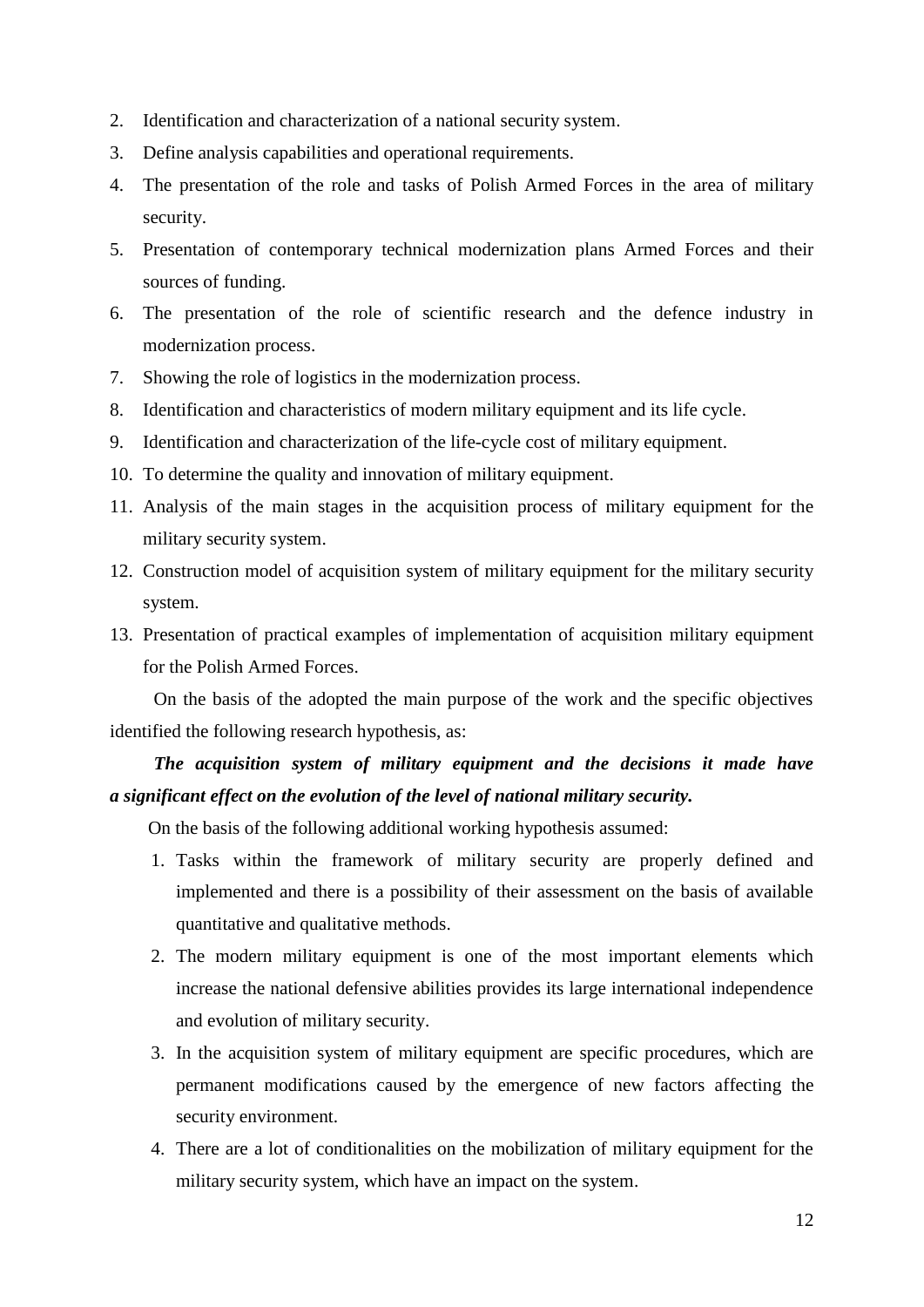5. Building efficient and effective acquisition system of military equipment requires the creation of decision-making and mobilization system identification model of military equipment for the military security system.

The review of the adopted research hypothesis has allowed to achieve the goal established for research. Has also become the first step to bridge the gap, which is the lack of comprehensive research and studies concerning the importance of the acquisition process of military equipment in the national security system.

The solution of the problem and verification research undertaken important research hypothesis (and working hypotheses) require the use of the **following methods: analysis**  (including analysis and criticism of literature, humanistic analysis-legal, comparative and system analysis methods)**, synthesis, generalizations, classifications, modeling, inference and mathematical statistics methods, probability, financial mathematics, strategic analysis, experts methods, as well as mulicriterial methods**.

In the course of **analysis and criticism** of the available literature and polish and foreign language and other source materials, has been use to research security, acquisition of military equipment and logistics areas. As a result of the analysis, it was found that the shortage mainly in Polish literature overall shots taken research issues. It can inspire the author to take just such a topic of research.

**Analysis of legal institutions** used to assess provisions contained in the international law relating to the operation of military security and the rules under which is the process of acquiring military equipment. It has helped to identify constraints that determine the functioning of national security system and the course of acquisition process of military equipment.

**System analysis** – its application has to specify the desired lines of action in national military security by the diagnosis and consider the options available and compare the predicted their closer and further consequences and effects, especially in acquisition process of military equipment. The analysis allowed also to look at the test area in the holistic way.

**Comparative analysis** allowed the determination of the differences and similarities between examinees phenomena and processes. It was used at the various stages of the research process. It was possible to review the results of the research and conclusions formulated on the basis of known and similar phenomena and processes.

The **synthesis** was used to generate the conclusions of theoretical and practical research, your experience and the opinion of the experts involved in the acquisition of military equipment.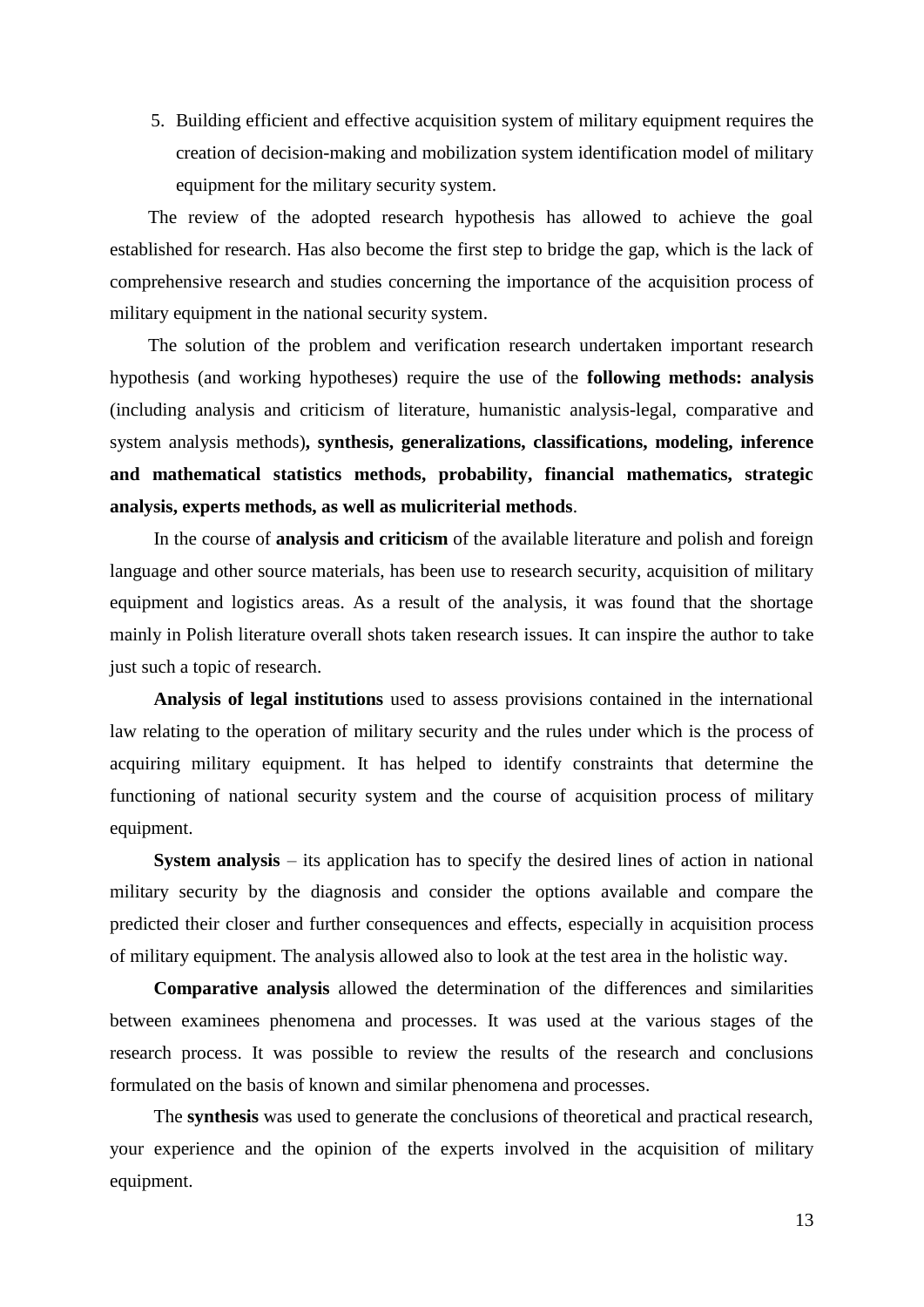**Classifications** used to define sharing and evaluation in areas such as military security, military equipment, life cycle and life cycle costs.

**Generalization** serve to define universal concepts, constraints and macrosocial determinants under military security and mobilization of military equipment.

The application of **inference and mathematical statistics methods, probability, financial mathematics, strategic analysis, experts methods, as well as mulicriterial methods** was necessary to assess the scenarios anticipated risks, estimate the cost of the life cycle and the evaluation and selection of military equipment.

I hope that the proposed solution will contribute to a broader view of the problems in acquisition system of military equipment and to increase its impact on the level of national military security.

The end result of the research process is post-doctoral dissertation, which consists of a list of abbreviations, introduction, five chapters, bibliography, census figures and attachments. The substantive chapters contain arguments proving the thesis as a result of research into the processes and phenomena, and combining them in relationships.

In first chapter, *Methodological basics of the Polish military security,* presents a typology of security in conjunction with national security and national military security. Learn the basics of modeling and evaluation of military security system. The chapter also includes the characteristics of the tasks of the Polish Armed Forces in the field of military security.

In the second chapter, *A review of the current strategy and technical modernisation plans Polish Armed Forces*, shows the problems of defining the capacity and operational requirements, current modernization programs Polish Armed Forces and their funding sources. The chapter also outlines the role of logistics, research and the defence industry on the mobilization of military equipment.

**The third chapter**, *Identification analysis of military equipment in terms of prediction*, presents the basic areas and their impact on safety forecasting development of military equipment. Presents definition shot of modern military equipment. Made identification and characterization of the stages of the life cycle of military equipment and its costs. The chapter also includes raising the quality and innovation of military equipment.

In the fourth chapter, *Model of acquisition system of military equipment for the military security system*, provides a mathematical model of the acquisition system of military equipment made up of identification model and decision making. The modeling process consist of two stages: conceptual model building and identification, respectively, for his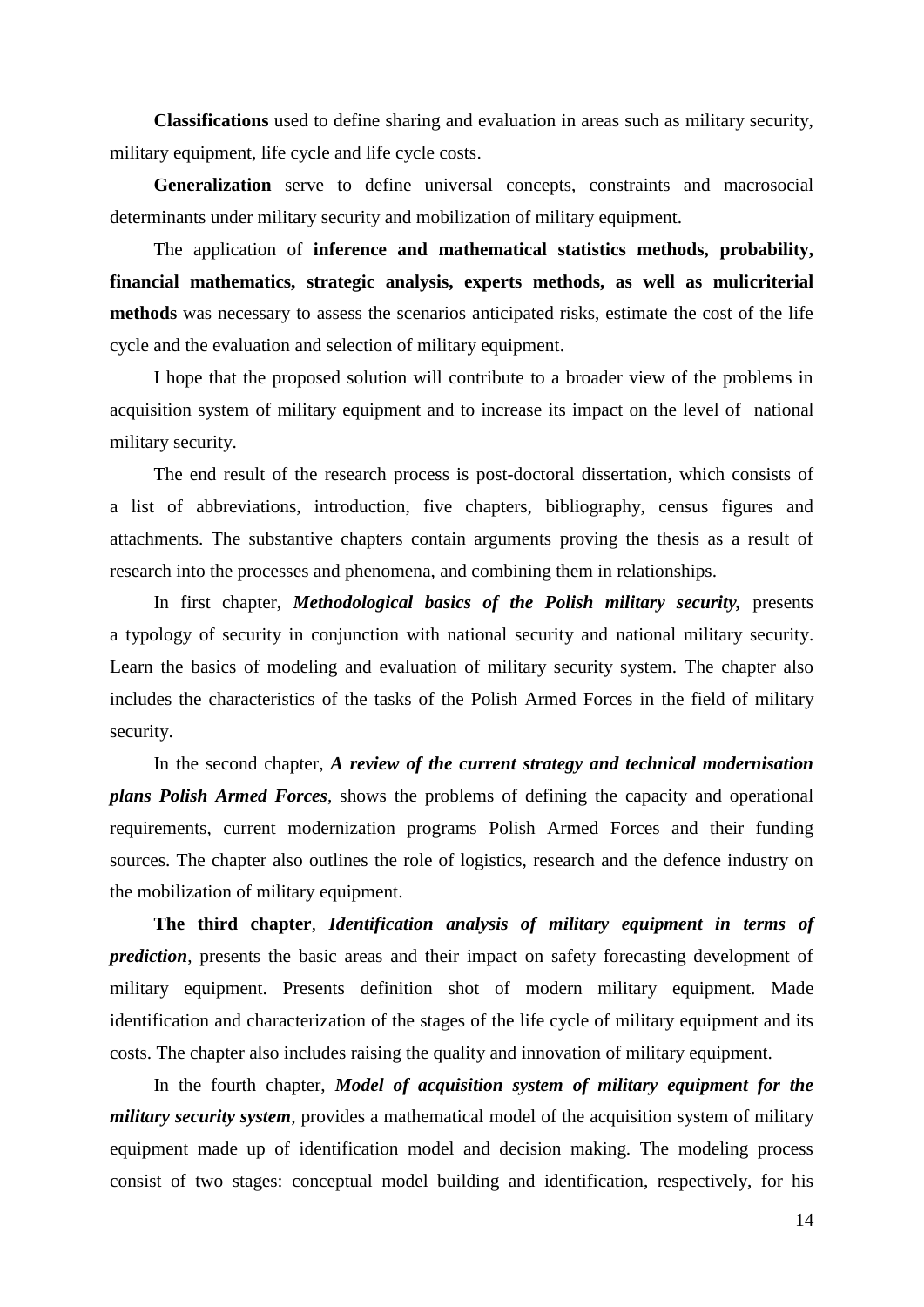model-based decision making. Also shows the general approach to the formal modeling of the system of praxeological, which is the acquisition system of military equipment. The chapter also contains practical examples of simulation studies of selected model elements.

**The fifth chapter**, *Examples of the implementation of the model-based solutions to acquisition of military equipment in terms of military security*, presents practical implementation model of acquisition system of military equipment in the Armed Forces, Air Force and Polish Navy. Also shows two implementation for military equipment for all services Polish Armed Forces.

Post-doctoral dissertation closes **summary** containing the essential conclusions on the basis of the carried out research process.

Research presented in post-doctoral dissertation on the problems of acquisition system of military equipment and its impact on the level of Polish military security are many roads of interests of the author. One of them is 10 years active in the SAS Panel (System Analysis and Studies) belonging to STO NATO (Science and Technology Organization). Another is teaching college courses and workshops from the mobilization of military equipment, which became a very good source of knowledge and the plane of the verification of their own views. In this way, the knowledge gained, although not fully, was presented in the individual chapters of the dissertation. I hope that the presented here problems and proposals for their solution, although in a small way help to improve the functioning of acquisition system of military equipment, and thus it will have an impact on the Polish military security in the 21st century.

It should be noted that developed on the work post-doctoral dissertation applies to areas where particularly spent a lot of space in my existing scientific work, as Assistant Professor of higher education, which gave me specific arguments and energy-generating equipment in the necessary knowledge to scientific assessments and analysis support the empirical data. Subject of my publications and participation in national and international conferences refers largely to the, which I took at post-doctoral dissertation.

#### **IV. Other achievements**

Since I obtained PhD degree in 2004 I have been the author or co-author of 70 scientific papers published in national or international periodicals and monographs (listed in Appendix). I have participated in two grant research projects funded by the State Committee for Scientific Research and The National Centre for Research and Development and one research analytical project. I have also been the project manager of two statutory research and one of Rector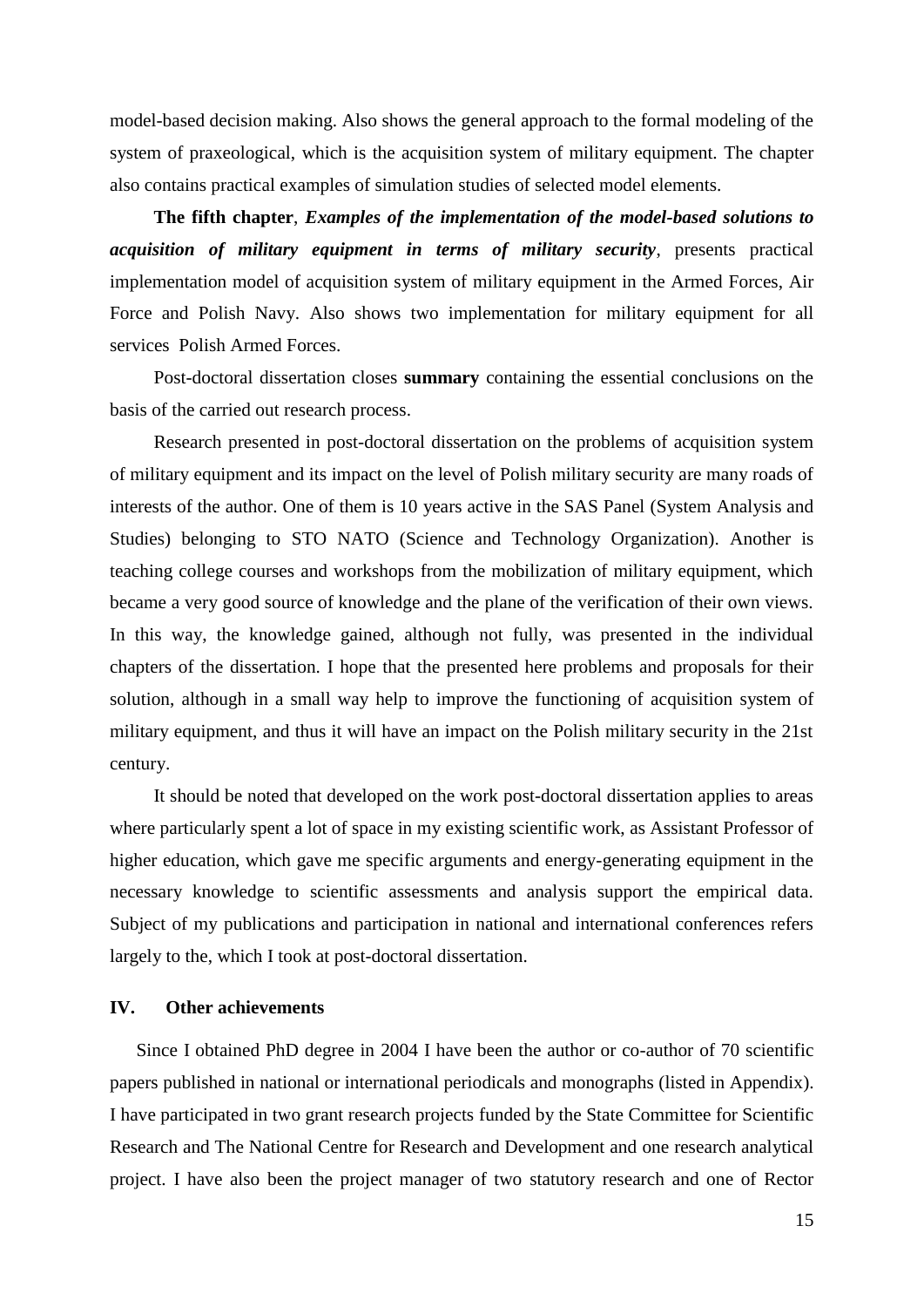research and one of Dean research. I have been the speaker at several national and international conferences, symposiums and workshops.

#### **Teaching activity**

Academic teaching constitutes a significant part of my work. Until now I have given over 5000 hours of lectures and classes for the students of the Military University of Technology, Higher School of Logistics and Customs in Warsaw (now the Technical and Commerce University), Cybernetic and Economic European University and Social Academy of Sciences in Warsaw where I have supervised 55 master's degree students, 42 engineer's degree, 30 bachelor's degree and 15 post graduate students in total. Currently I am conducting seminars for 10 undergraduate students and 5 graduate students.

During my previous teaching activities in the Warsaw Colleges and Universities, I led lectures of different subjects:

- Basic logistics;
- Quantitative methods in logistics;
- Logistics technical equipment;
- International logistics network;
- Logistics management;
- Acquisition of weapon and military equipment;
- Military logistics;
- Logistics systems;
- NATO Logistics.

Since 2005 until now I am lectures in English on course "Standardization within NATO" organized by the MUT and NSA (NATO Standardization Agency). Leading lectures and exercises on qualifying courses and workshops for servicemen carried out by the Institute of logistics at Military University of Technology.

I have dealt with and I also review thesis (master's degree, engineering and undergraduate). A total of review thesis are over 40. From 2014 I am a member of the Council of the Logistics Faculty.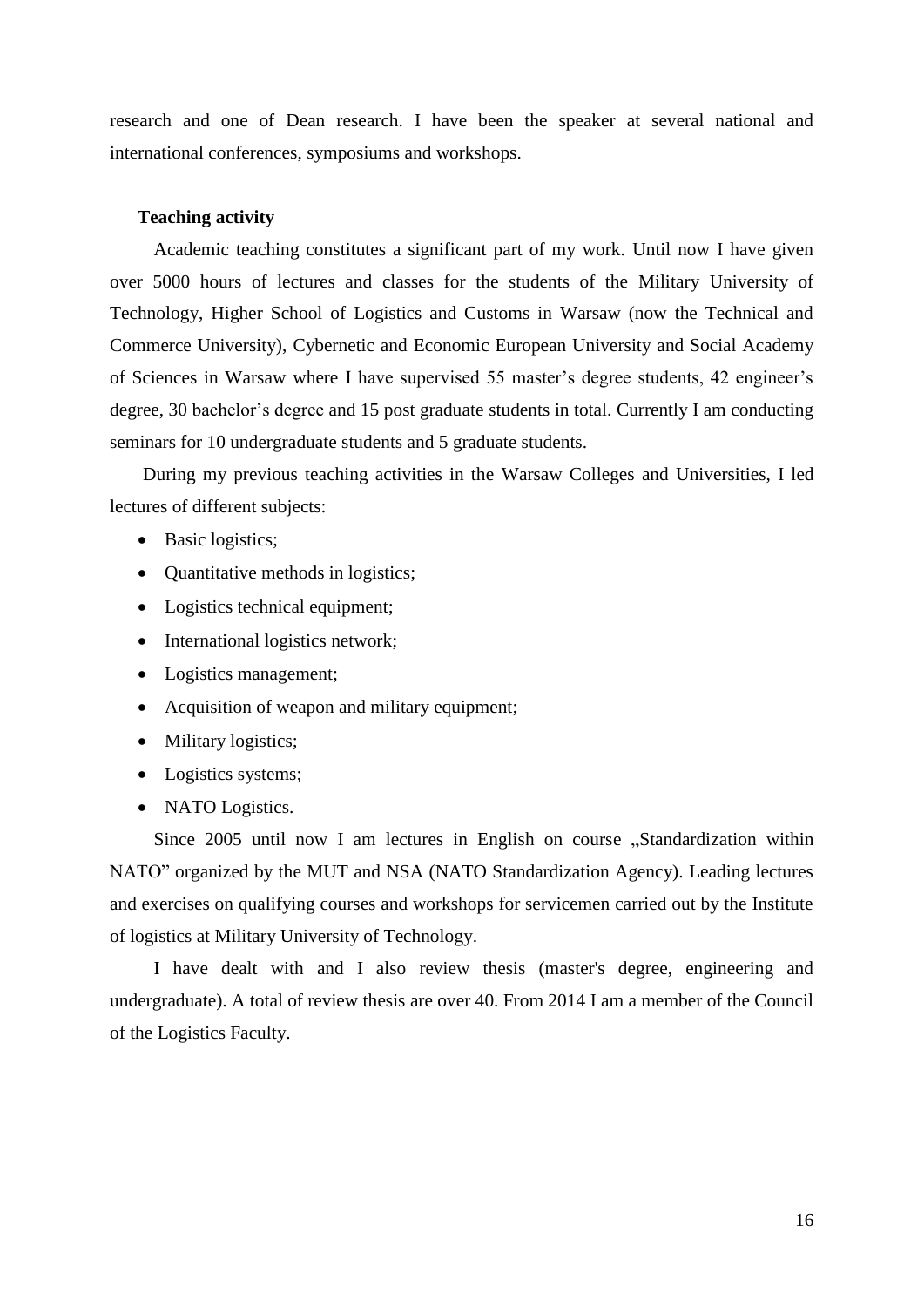#### **Internships in Polish and foreign scientific centers and academic**

In the years 2014-2015 I had two internships. The first half-yearly, in the Polish Naval Academy in Gdynia on Command and Naval Operations Faculty. During this internship deepen your knowledge in the area of security, national and military security.

Second, took place at the University of Defence, Brno (Czech Republic), where on Faculty of Military Leadership, I have read the issues of military security, defense planning and programming and technical upgrading in the Armed Forces of the Czech Republic.

#### **National and international organizational activity**

Since 2005 I am a Polish representative in the SAS Panel belonging to the STO NATO (formerly RTO). Within the framework of the activities of the Panel I attended:

- $-$  in 18 business meeting,
- in symposium *Decision support methodologies for acquisition of military equipment* – Brussels 22-23 October 2009 – as a speaker of subject: *On certain acquisition procedures of armament and military equipment*,
- in symposium *Analytical support to defence transformation* Sofia 26-28 April 2010 – as a speaker of subject: *Analytical methods supporting defence acquisitions***,**
- in workshops *Planning, decision support, system analysis and knowledge development. A technology roadmap* **–** Brdo (Slovenia) 25-26 October 2010,
- in workshops *Long range forecasting of the security environment* Stockholm 11-12 April 2011 – as a speaker of subject: *Long range forecasting of security environment for armament development planning*,

In the years 2006-2008 I was the organizer and supervisor of the 5 courses conducted by the Logistics Institute (Chair of Logistics) and Naval Postgraduate School (NPS) from Monterey (California USA) – *Defence Acquisition Planning* – April 2006, *Defence Acquisition Planning* – February 2007, *Life Cycle Cost Management* – February 2008, *Defence Logistics* – April 2008, *Emergency Contracting (Rapid Acquisition)* – September 2008.

In the framework of the IDARM Group (International Defence Acquisition Resource Management Program) organized by the Naval Postgraduate School (Monterey, California) I was involved in a series of lectures in Kiev (Ukraine) - September 2006, during which I presented 4 presentations regarding changes in the acquisition system of military equipment – Polish experiences.